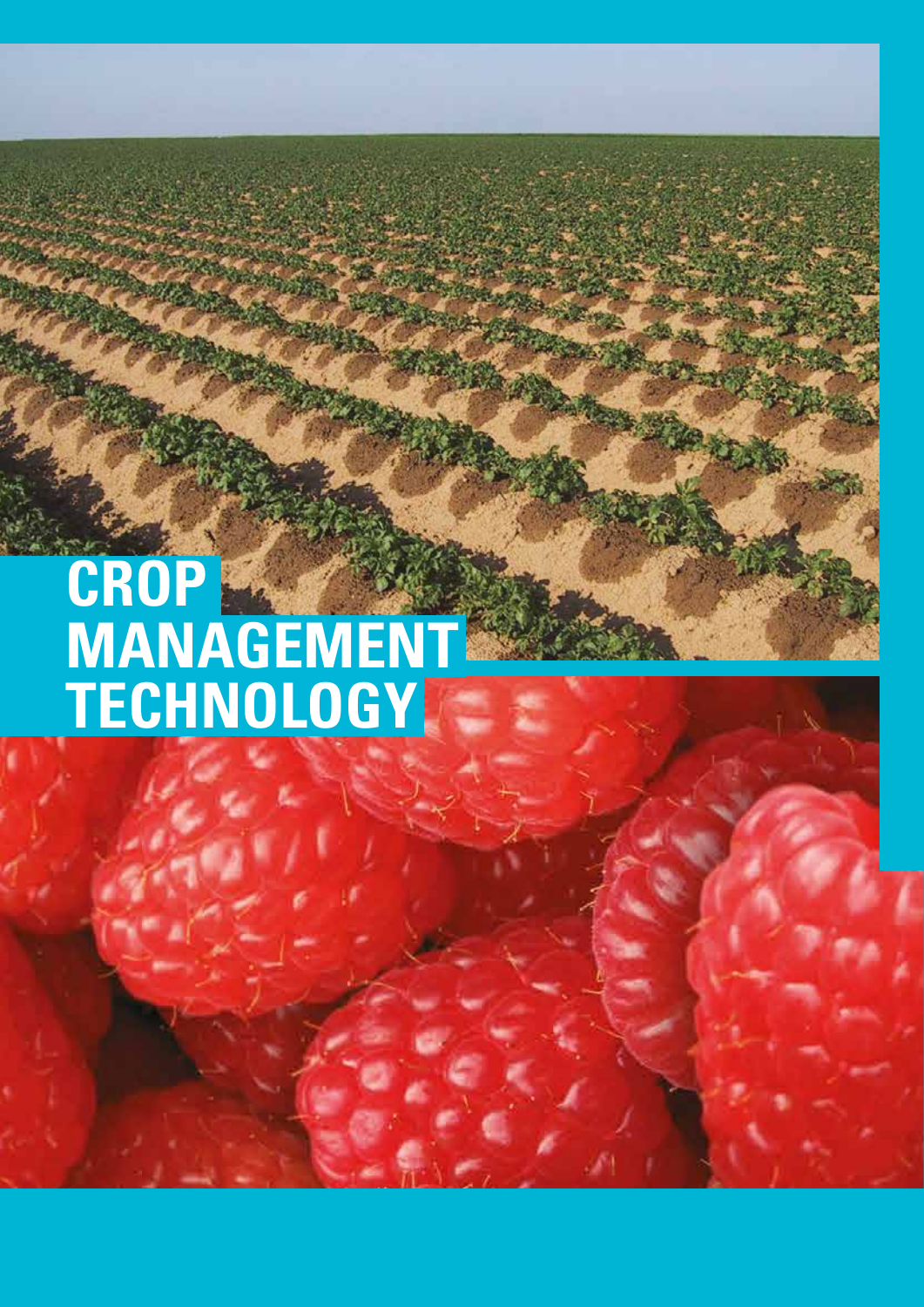

- Manual and automatic irrigation
- 6 start times with upto 99 clock starts each per program
- Conditional starts
- Rad Sum and Vapour Pressure Deficit based programs
- Upto 8 fertiliser injection channels
- Filter flushing; time or pressure differential based
- Cooling, misting and water heating
- Stock selection feature allowing fertiliser control for different crops
- SMS capability with alarm status sent to mobile phone
- Able to run from and control generator

#### Logging

- Irrigation logs
- Events history
- Sensors readings
- Water and fertiliser accumulation

| Netafim Code | <b>Manufacturer's Code</b> | Description | .#             |
|--------------|----------------------------|-------------|----------------|
| AZ3848       | 74340-013275               | NMC Pro     |                |
| AZ3895       | 74340-004985               | NMC junior  | $\overline{2}$ |
| A73960       | 74340-013590               | NMC DC      | 3              |

| <b>Netafim Code</b> | <b>Manufacturer's Code</b> | Description                     | #                 |
|---------------------|----------------------------|---------------------------------|-------------------|
| AZ3922              | 74340-008000               | NMC Pro power card              | $\overline{4}$    |
| AZ3872              | 74340-014600               | NMC Pro cpu card                | 5                 |
| AZ3864              | 74340-008500               | NMC Pro 24v output card         | $\lceil 6 \rceil$ |
| AZ3888              | 74340-008600               | NMC Pro dry contact output card | D                 |
| AZ3866              | 74340-008800               | NMC Pro digital input card      | $\overline{8}$    |
| AZ3868              | 74340-008900               | NMC Pro analoque input card     | $\left[ 9\right]$ |
| AZ3870              | 74340-009200               | RS485 comm card                 | $\bf \Phi$        |
| AZ3974              | 74340-012800               | Double RS485 com card           | ጠ                 |
| AZ3975              | 74340-009100               | Double RS232 com card           | <b>12</b>         |
| AZ3940              | 74340-012805               | NMC Pro GSM RCLP Modem          | $\overline{13}$   |

| <b>Netafim Code</b> | <b>Manufacturer's Code</b> | Description              | #               |
|---------------------|----------------------------|--------------------------|-----------------|
| AZ3993              | 74340-006700               | Junior 485 card          | 14              |
| AZ3939              | NΑ                         | High gain antenna        | $\sqrt{15}$     |
| AZ3567              | 74340-003615               | NMC-uManage mux single   | $\overline{16}$ |
| AZ3568              | 74340-003635               | NMC-uManage mux network  | 16)             |
| AZ3990              | 00035-014770               | <b>USB Polenet cable</b> | 17              |
| AZ3991              |                            | Serial cable             |                 |



**1**

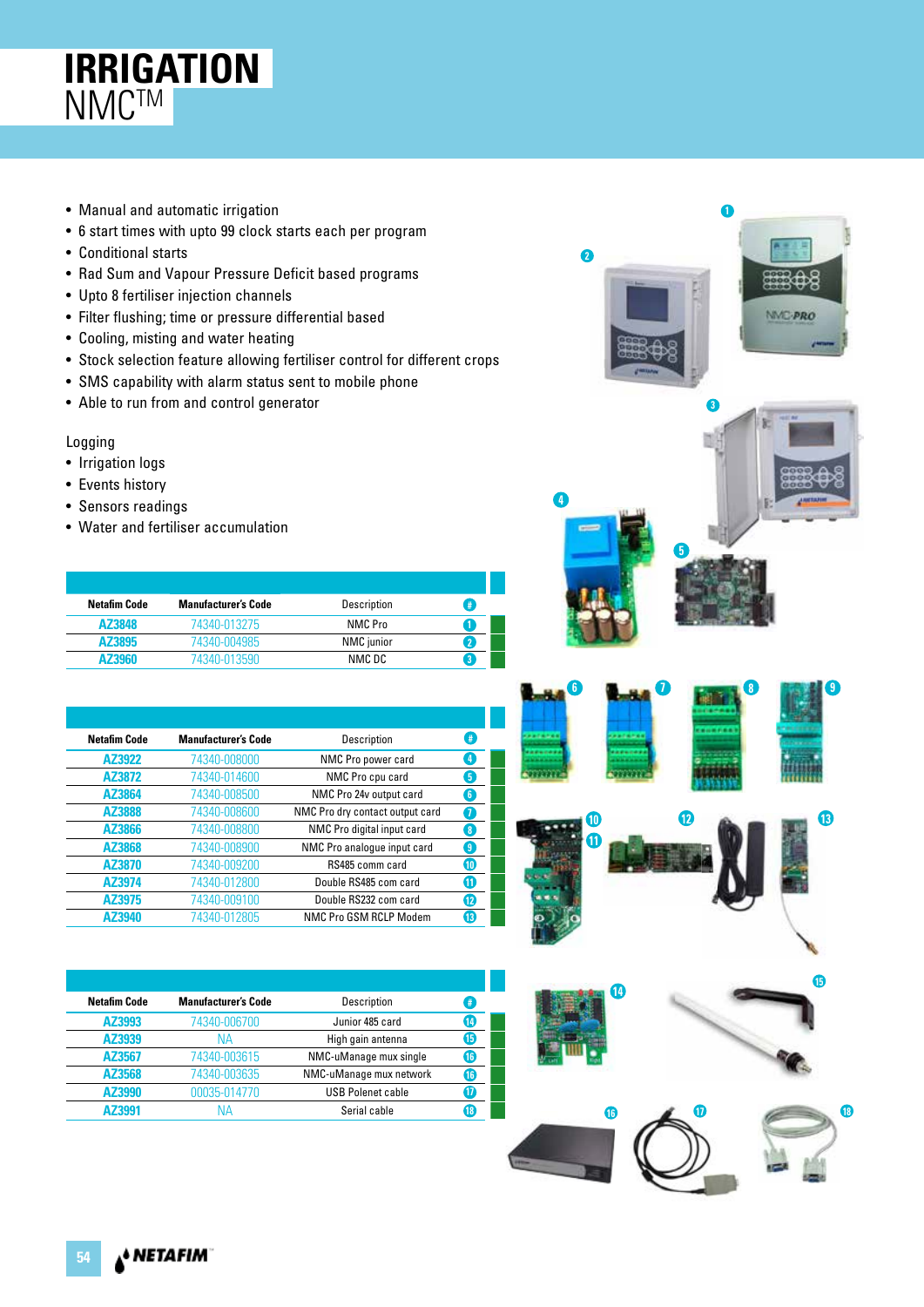# **IRRIGATION** NMCTM PRO HARDWARE

| Netafim Code | <b>Manufacturer's Code</b> | Description                      | $\frac{4}{11}$ |
|--------------|----------------------------|----------------------------------|----------------|
| AZ3937       | 74340-008100               | NMC Pro 240/24y transformer coil | $\mathbf{1}$   |
| AZ3936       | 74340-004920               | NMC Pro replacement screen       |                |
| A73971       | 74340-007800               | <b>NMC Pro BUS</b>               |                |

| #              | Description                    | <b>Manufacturer's Code</b> | <b>Netafim Code</b> |
|----------------|--------------------------------|----------------------------|---------------------|
| 3.             | ABB ECpH 12v transmitter       | 74360-007900               | AZ3992              |
| 3              | ABB ECpH 240v transmitter      | 74360-007700               | AZ3992A             |
| $\overline{4}$ | EC sensor PT100 (for ABB)      | 45000-006705               | AZ3879              |
| $\overline{4}$ | Ec sensor (Netafim ECpH)       | 45000-006690               | AZ3880              |
| 5)             | <b>PVC Probe adapter</b>       | 33120-008500               | AZ3881              |
| 6 <sup>1</sup> | Ph sensor plug                 | 45000-006692               | AZ3882              |
| 7              | Ph sensor bare wires (for ABB) | 45000-006701               | AZ3883              |
|                |                                |                            |                     |

| Netafim Code | <b>Manufacturer's Code</b> | Description                 | #               |
|--------------|----------------------------|-----------------------------|-----------------|
| AZ3874       | 45000-006440               | Ph4.01 buffer solution 20ml | $\bf{8}$        |
| AZ3875       | 45000-006460               | Ph7.01 buffer solution 20ml | '9              |
| A73878       | 45000-006480               | EC 1.4 buffer solution      | 10 <sup>2</sup> |

| <b>Netafim Code</b> | <b>Manufacturer's Code</b> | Description                                         | #               |
|---------------------|----------------------------|-----------------------------------------------------|-----------------|
| AZ3935              | 74340-004955               | Davis weatherstation for NMC Pro                    | ∈               |
| AZ3973              | 74340-004650               | <b>Rain Detector</b>                                | 12 <sub>2</sub> |
| AZ3903              | 74340-004550               | Pyranometer                                         | $\overline{13}$ |
| AZ3846              | 35500-003280               | <b>Bracket for pyranometer</b>                      | $\overline{14}$ |
| AZ3847              | 74340-004100               | Measuring box - temperature and<br>humidity for VPD | 15)             |





**14**



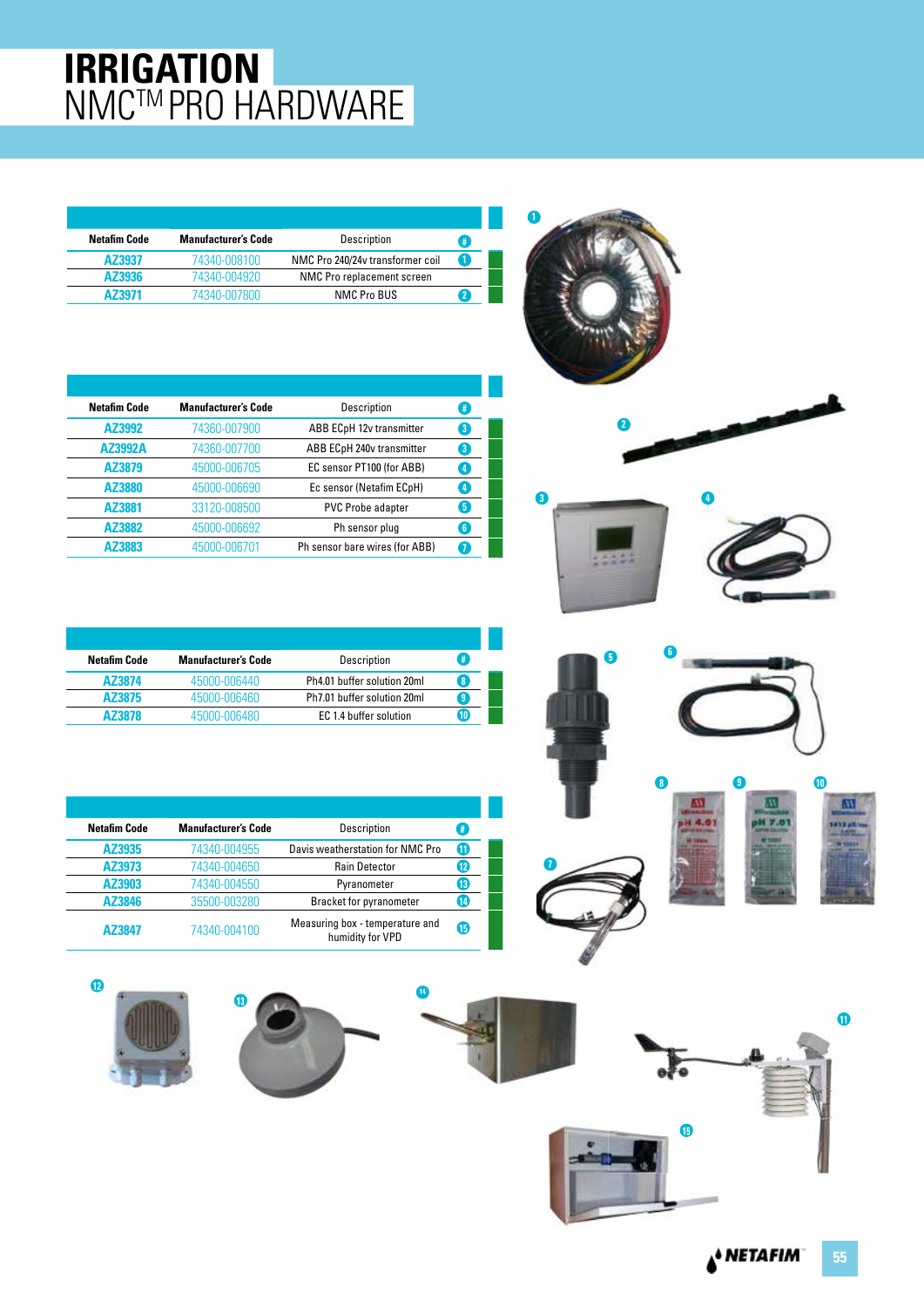# **IRRIGATION RADIONET™**

A wireless system with the benefit of great flexibility. Radionet is often suitable for situations where running cable is expensive, awkward or simply impossible.

Each Remote Transmission Unit (RTU):

- 1 x 12v DC latch (pulse) output, expandable upto 9 outputs
- 2 digital inputs, expandable upto 10 inputs
- Up to 254 valves per network
- 1.5 km range between radios
- Solar powered with rechargeable battery
- Resilient Radionet temperature range is -25°C to 85°C (-13°F to 185°F) which ensures reliable operation under the most severe environmental conditions
- Every Radionet RTU is capable of simultaneous control and repeating. This allows RTUs to be daisy chained, with each remote unit operating as a"Store & forward"(S&F) data repeater to increase geographical coverage upto 1.5 km (0.93 miles) between every two units and up to 14 hops
- Compatibility Versatile and easy connectivity to a wide range of controllers currently on the market including Netafim's NMC Pro
- License free radio
- PC based configuration and diagnostics





| <b>Netafim Code</b> | <b>Manufacturer's Code</b> | Description                 | #                  |
|---------------------|----------------------------|-----------------------------|--------------------|
| AZ3858              | 74340-009530               | NMC Pro license key for 128 | 0                  |
| AZ3908              | 74330-012000               | Radionet host complete      |                    |
| AZ3907              | 74330-012100               | Radionet base station       | 2                  |
| AZ3910              | 74330-012200               | Radionet rtu 1dox2di        | 3)                 |
| AZ3911              | 74330-013140               | Radionet exp card 2dox2di   | $\left[ 4 \right]$ |
| AZ3913              | 74330-002950               | Radionet solar kit 6v1.1w   | 5)                 |
| AZ3865              | 77100-005880               | Ground kit                  |                    |
| AZ3966              | 74330-005020               | Radionet ant 430-470 3m     | 6.                 |
| AZ3912              | 74330-005050               | Radionet ant 430-470 6m     | 6 <sup>1</sup>     |
| AZ3909              | 74330-005100               | Radionet ant 430-470 10m    | $\lceil 6 \rceil$  |
| AZ4000              | 74330-010220               | LiFeP04 battery 7v          | 7                  |
| AZ3914              | ΝA                         | Lead acid battery 6v        |                    |

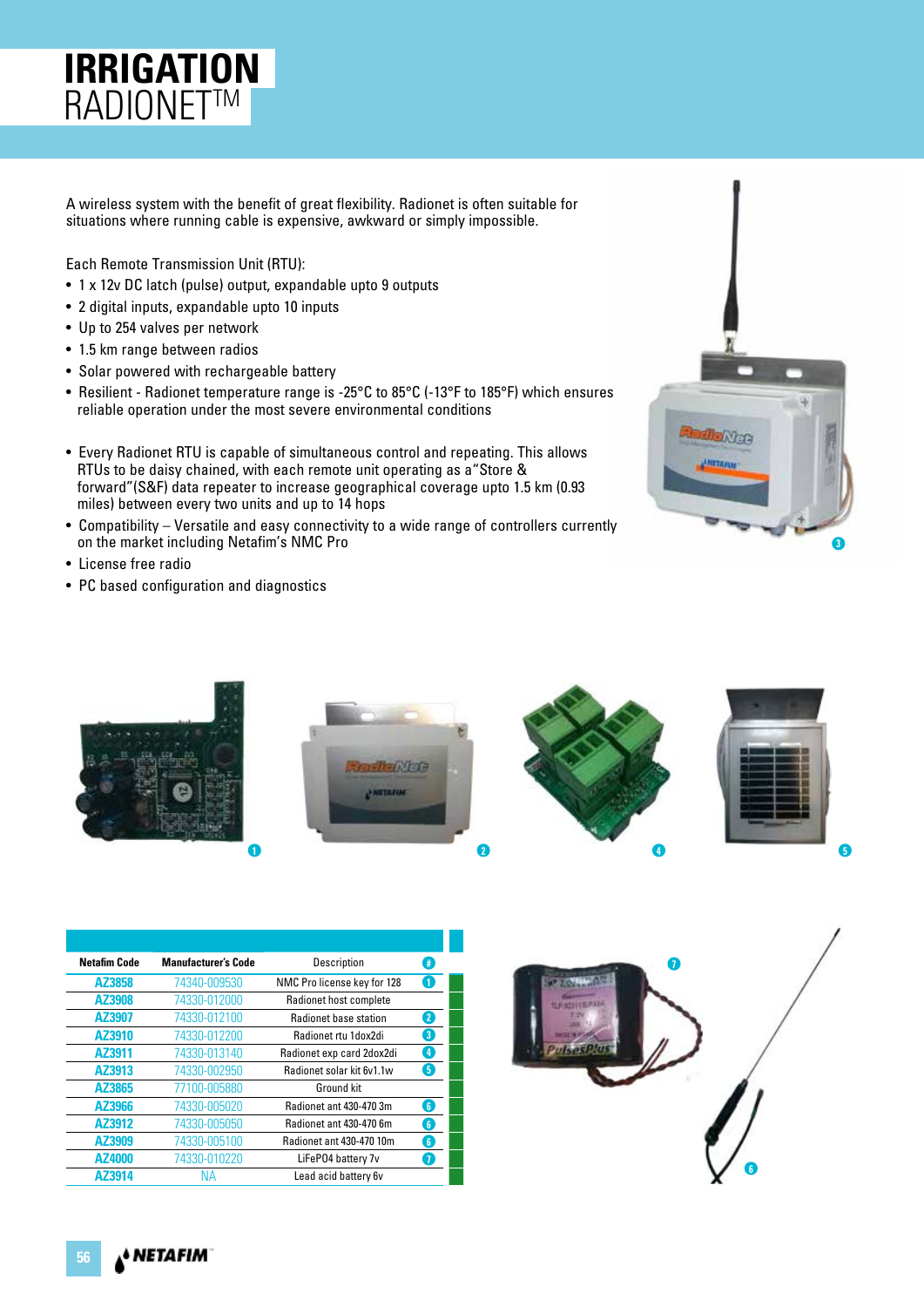# **IRRIGATION** SINGLENET<sup>™</sup>

Two wire system allowing for easy expansion and saving of cable.

Each Remote Transmission Unit (RTU) includes:

- 2x 12v DC latch (pulse) outputs
- 2x digital inputs
- Resin sealed for complete protection from moisture and corrosion
- Parallel Lightening Suppression Module (PLSM) protects the network from power surges
- Available as single or double RTU modules, with optional addition of PLSM
- Up to 128 RTUs per network
- Supports up to 10,000m of 2 core cable
- Galvanic isolation to the 2 wire network
- Short circuit protection with auto retry
- PC based configuration and diagnostics
- Compatible with other control systems





| <b>Netafim Code</b> | <b>Manufacturer's Code</b> | Description                                          | (#) |
|---------------------|----------------------------|------------------------------------------------------|-----|
| AZ3858              | 74340-009530               | NMC Pro license key for 128                          |     |
| AZ3893              | 33000-012100               | Singlenet host; power supply, loose card and bracket | (1) |
| AZ3890              | 00035-001750               | Singlenet host; box and power supply                 | 2   |
| AZ3925              | 74340-015800               | Singlenet rtux2 sealed                               | 3   |
| AZ3926              | 74340-015830               | Singlenet rtux2 plsm sealed                          | 3   |
| AZ3927              | 74340-015860               | Singlenet rtux4 sealed                               | 3   |
| AZ3928              | 74340-015890               | Singlenet rtux4 plsm sealed                          | 0   |
| AZ3929              | 00035-008300               | Singlenet 2 in 2 out card only                       |     |
| AZ3862              | 00035-008300               | Singlenet slsm suppression mod                       | 4   |
| AZ3865              | 7100-005880                | Ground kit for singlenet plsm                        |     |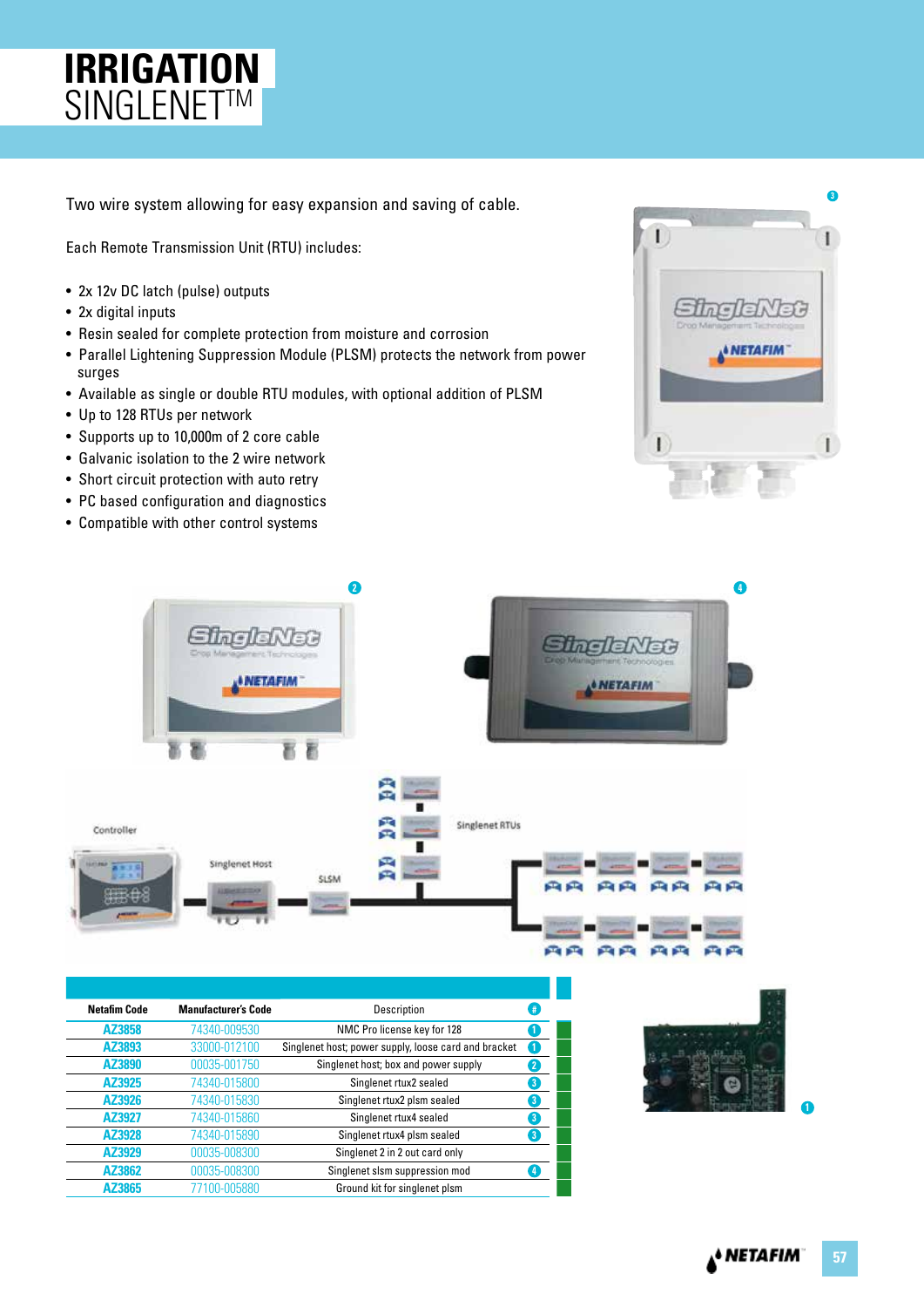# **CLIMATE** CLIMATE NMC™

The NMC pro climate is a 4 zone climate controller built upon the same hardware as the NMC pro irrigation, benefiting from many of its features and advantages.

### Control

- Manual and automatic zone control
- Upto 16 vents per zone
- Upto 2 shading/thermal screens per zone
- Upto 4 fogging/misting valves per zone
- 1 cooling pad per zone
- Upto 4 circulation fan groups per zone

### Logging

- Events history
- Sensors readings
- Weather station logs

### Hardware

- Upto 64 24v outputs, expandable to 255 outputs
- Upto 16 digital inputs, expandable to 96
- Upto 22 analogue inputs, expandable to 110
- Dual 240v/12v power
- Remote PC control using wired or internet connection
- Expandable hardware using RS485 expansion boxes

| Netafim Code | <b>Manufacturer's Code</b> | Description                  | # |
|--------------|----------------------------|------------------------------|---|
| AZ3848       | 74340-013275               | <b>NMC Pro Climate</b>       |   |
| A73948       | 74340-013995               | <b>NMC Pro Expansion Box</b> | 7 |

| Netafim Code | <b>Manufacturer's Code</b> | Description                     | #                       |
|--------------|----------------------------|---------------------------------|-------------------------|
| AZ3922       | 74340-008000               | NMC Pro power card              | 8                       |
| AZ3872       | 74340-014600               | NMC Pro cpu card                | 4                       |
| AZ3864       | 74340-008500               | NMC Pro 24v output card         | 5)                      |
| AZ3888       | 74340-008600               | NMC Pro dry contact output card | $\boxed{6}$             |
| AZ3866       | 74340-008800               | NMC Pro digital input card      | 7                       |
| AZ3868       | 74340-008900               | NMC Pro analoque input card     | $\overline{\mathbf{3}}$ |
| AZ3870       | 74340-009200               | RS485 comm card                 | 9 <sub>1</sub>          |
| AZ3974       | 74340-012800               | Double RS485 com card           | $\overline{10}$         |

| <b>Netafim Code</b> | <b>Manufacturer's Code</b> | Description                                         | #  |
|---------------------|----------------------------|-----------------------------------------------------|----|
| AZ3935              | 74340-004955               | Davis weatherstation for NMC Pro                    | ➊  |
| AZ3973              | 74340-004650               | <b>Rain Detector</b>                                | ®  |
| AZ3903              | 74340-004550               | Pyranometer                                         | ®  |
| AZ3846              | 35500-003280               | <b>Bracket for pyranometer</b>                      | 14 |
| AZ3847              | 74340-004100               | Measuring box - temperature and<br>humidity for VPD | ß  |
| AZ3949              | 74340-010305               | Water temperature sensor                            | 16 |







**2**







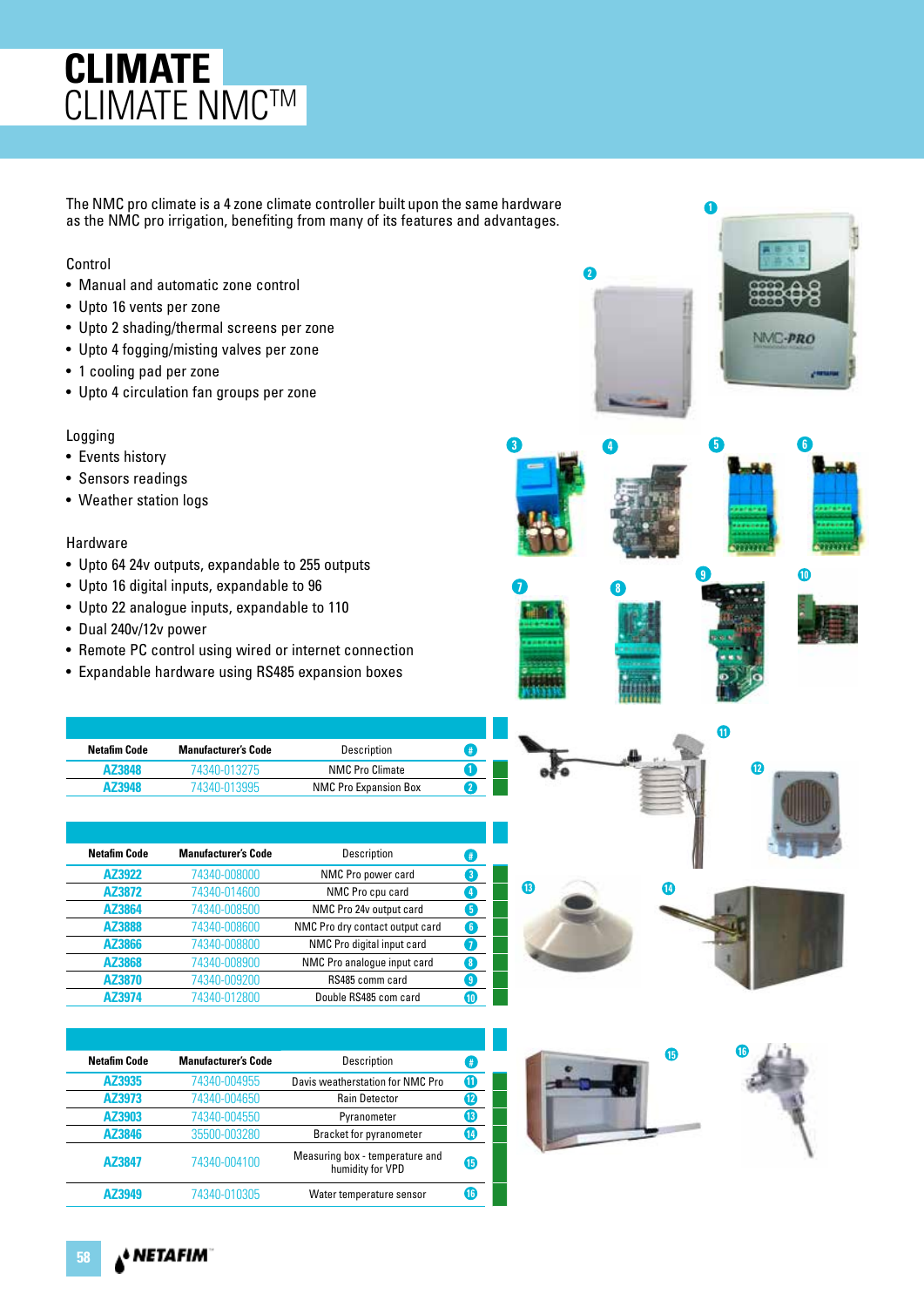# rNet™ for uManage™ **MONITORING**

Netafim's technological know-how plays an important role in transferring data from the field to the growers' PC, tablet or mobile device. The monitoring solution includes an advanced radio system ensuring reliable and accurate communications. Comprised of a router unit (serving as a base station), repeaters (when line of sight is poor), and remote terminal units (RTUs), the radio system collects data from sensors and hydraulic units that is accessible to end users.

- Low power, long-lasting battery
- Remote access and support to/from any unit
- Multiple communication interfaces (e.g. RF, cellular)
- Programmable and parametric units

| # | Description            | <b>Manufacturer's Code</b> | Netafim Code |
|---|------------------------|----------------------------|--------------|
|   | rLink-base-dir-765-ext | 74390-001200               | AZ3554       |
|   | rLink base cel 865 ext | 74390-001210               | AZ3561       |
|   | rLink-router-865       | 74390-001400               | A73555       |

| Netafim Code | <b>Manufacturer's Code</b> | Description |  |
|--------------|----------------------------|-------------|--|
| AZ3556       | 74390-002600               | rSense-865  |  |

| <b>Netafim Code</b> | <b>Manufacturer's Code</b> | Description<br>#                               |
|---------------------|----------------------------|------------------------------------------------|
| AZ3551              | 74390-003800               | $\bf{2}$<br>Netasense soil moisture sensor     |
| AZ3557              | 4390-005100                | rSense convertor for Netasense                 |
| AZ3563              | 74390-007600               | rSense tensiometer 30cm                        |
| AZ3564              | 74390-007650               | rSense tensiometer 60cm                        |
| AZ3566              | 74390-007100               | rSense rod 1" 1.8m                             |
| AZ3558              | 74390-005000               | rSense ext 6m 4t04 pins                        |
| AZ3559              | 74340-004460               | Humidity sensor ws<br>3.                       |
| AZ3560              | 74370-002500               | Temperature and humidity sensors with shield 4 |
| AZ3562              | 74390-005200               | rSense converter 3-4pins ecl20-5               |







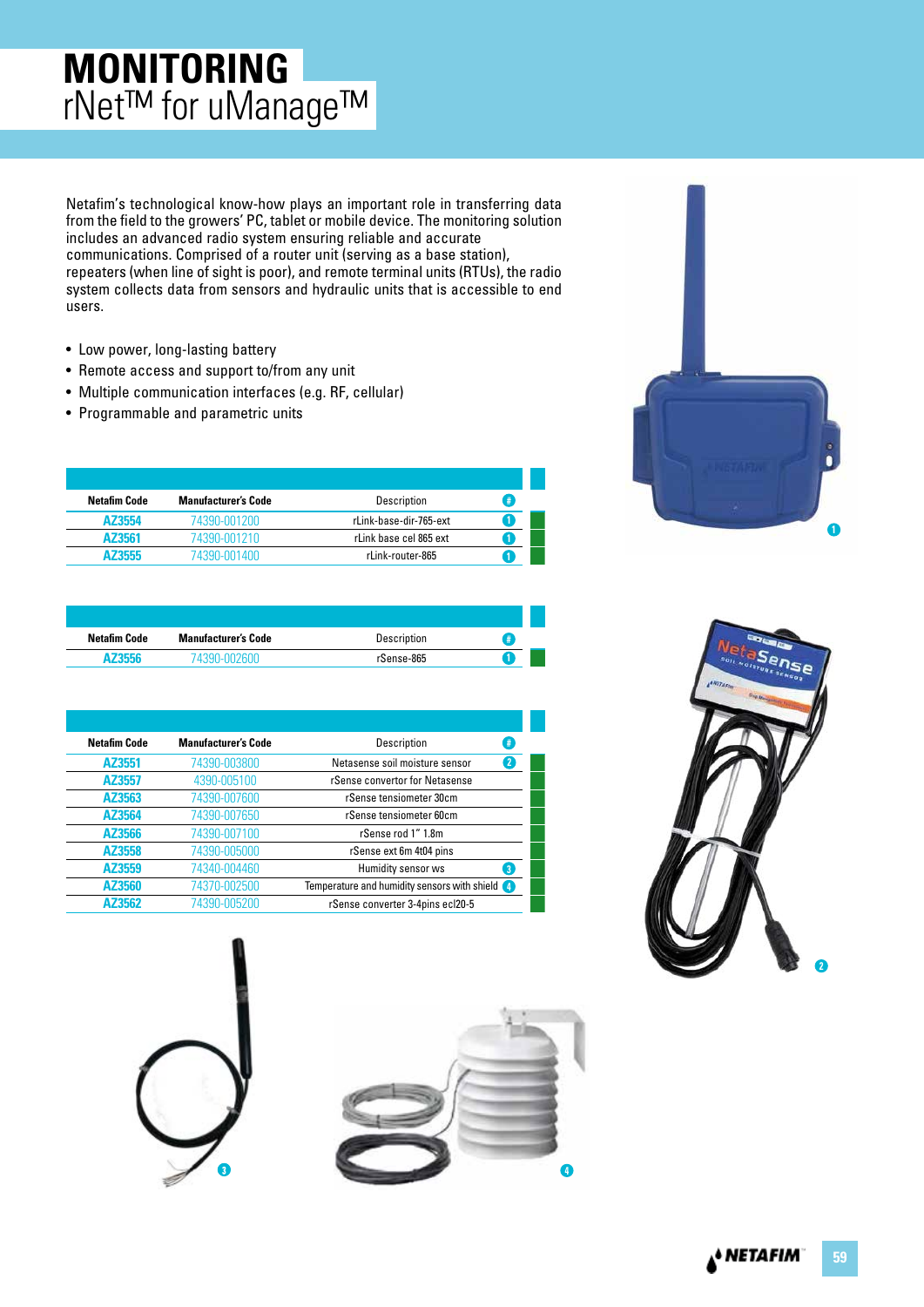# uManage™ **MONITORING**

#### **UMANAGE: END-TO-END MONITORING SOFTWARE**

Netafim offers uManage™, an advanced crop management application featuring monitoring software. Providing a broad real-time and historic view of all growing processes, the software helps growers improve their decision making in order to ensure precise fertilization, optimize resource usage, and enhance irrigation scheduling.

Highly innovative and user friendly, uManage features a mobile user interface (UI) for smartphones and tablets. The UI is a powerful tool for receiving real-time information and alarms related to growers' in-field activities including manual inputting of location-based data, photographing of locations, and recording of observations. The information is automatically uploaded to the server and easily accessible like all other data.

- Complete real-time situation picture
- Enhanced decision making
- Knowledge-sharing opportunities

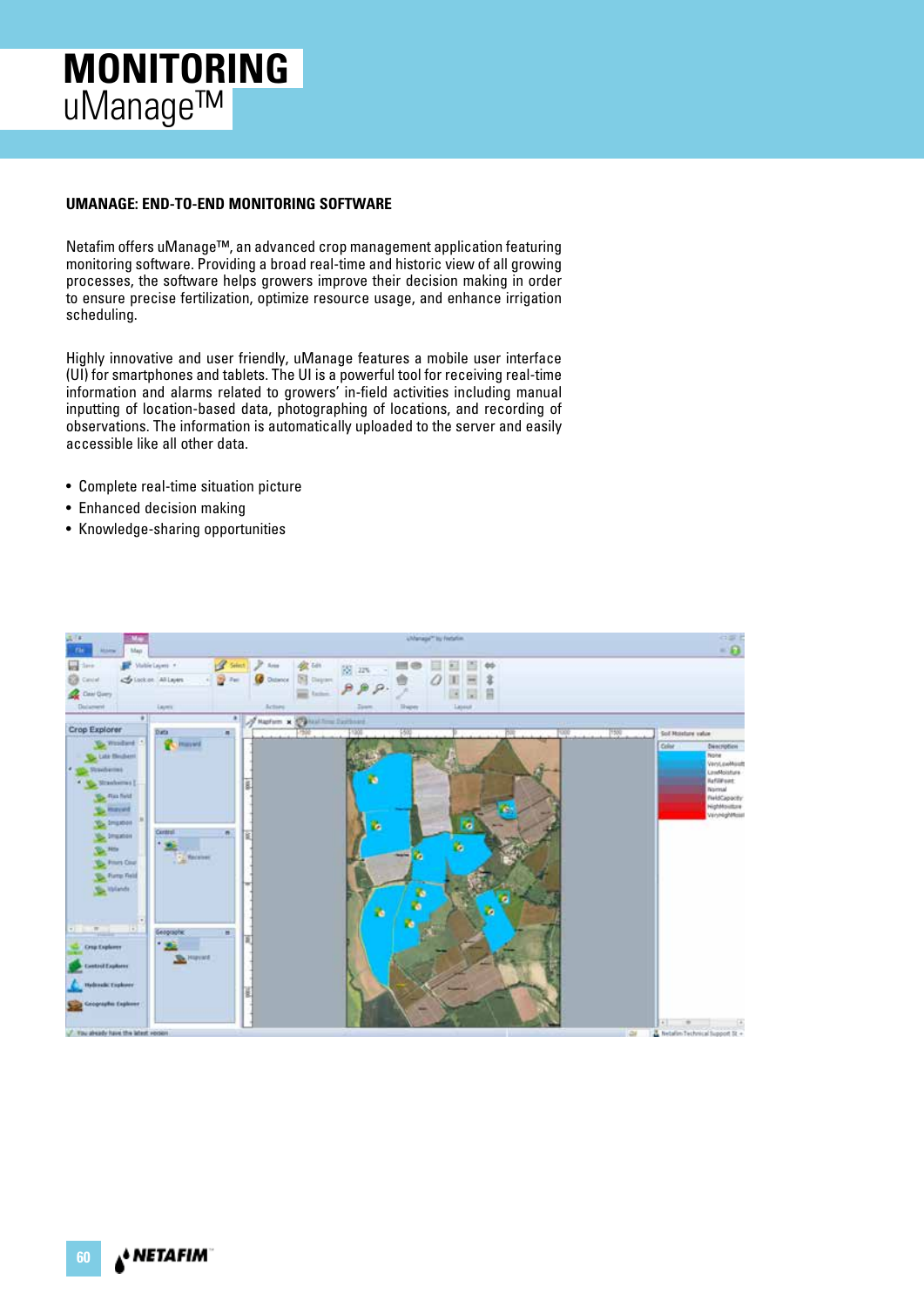# **DOSING RIGS** FERTIKIT 3G™

Fertkit is Netafim's direct injection system for smaller projects not requiring the features of a Netajet. Fertkit benefits from a large degree of customizability, with fitting options for any Netafim controller.

- Basic and economic solution for soil applications
- Modular design allows Fertkit to be tailored to grower requirements
- Dedicated solution for storage water tank applications
- Venturi based dosing channels with no moving parts











**Fertikit PBI™ Fertikit PD™ Fertikit PL™**

| <b>FERTIKIT 3G</b>                                |              |              |              |              |              |
|---------------------------------------------------|--------------|--------------|--------------|--------------|--------------|
| <b>MODEL</b>                                      | ΜS           | PL           | РB           | PD           | PBI          |
| <b>System Flow range (m3/hour)</b>                | $0.5 - 120$  | $0.5 - 120$  | $0.5 - 100$  | 20-100       | $0.5 - 20$   |
| <b>System pressure range (Bar)</b>                | $2 - 8$      | $2.5 - 6.5$  | $1 - 2.5$    | $2 - 8$      | 1 - 2.5      |
| <b>Dosing Channel flow range (litres/h)</b>       | $50 - 1000$  | $50 - 1000$  | $50 - 150$   | $50 - 250$   | $50 - 150$   |
| <b>Number of channels (acid channel optional)</b> |              |              |              |              |              |
| <b>Irrigation System Pump</b>                     | Not included | Not included | Not included | Not included | Not included |
| <b>Dosing Pump</b>                                | Not included | Included     | Included     | Not included | Included     |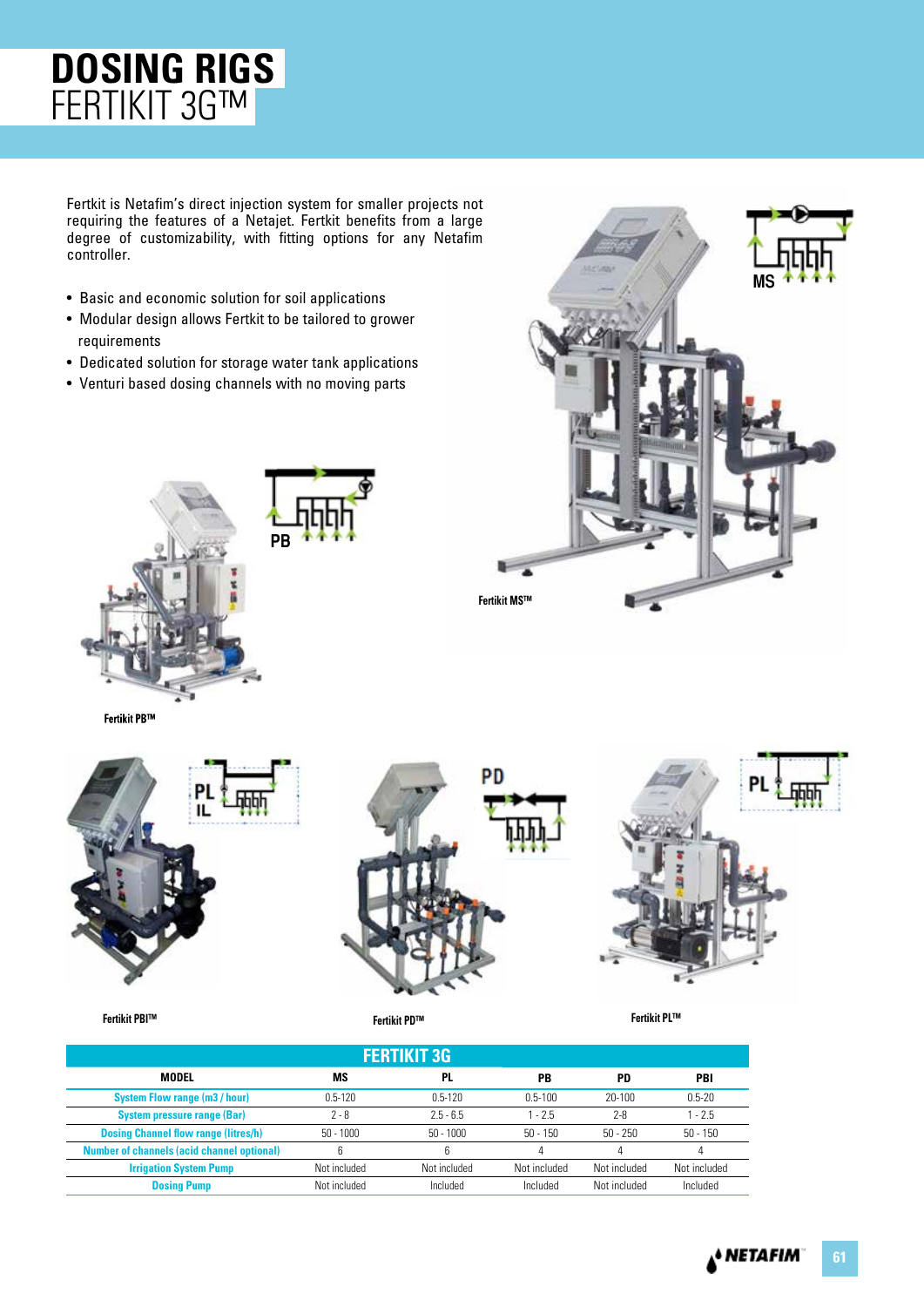# **DOSING RIGS** NETAJET™

Netafim's flagship dosing rig offers optimized resource utilization for every specific land type and crop.

Based on Netafim's unique nutrigation technology, Netajet allows the grower to save energy, fertilizer and water while increasing yield quality and quantity.

Modular system configured to specific client requirements, Netajet provides lower cost of ownership and a very fast return on investment as part of Netafim's comprehensive solution.

- Fully integrated NMC Pro irrigation controller as standard
- Accurate fertilizer and acid control with unique mixing line
- Converts precise pulse fertigation into a uniform solution
- Helps to prevent water and fertilizer waste while reducing environmental pollution
- Optional double sensor cross checking for the most accurate of control
- Two distinct modes of operation: Inline, a system allowing all water to flow through the Netajet mixing line and bypass for systems requiring flow rates about 20M3/h



**Netajet BY-PASS ST™**







**Netajet INLINE PL™**

**Netajet BY-PASS PL™**



**Netajet HIGH-FLOW™**

| NETAJET                                           |                   |                   |                  |                  |                  |
|---------------------------------------------------|-------------------|-------------------|------------------|------------------|------------------|
| MODEL                                             | <b>IN-LINE ST</b> | <b>IN-LINE PL</b> | <b>Bypass ST</b> | <b>Bypass PL</b> | <b>High Flow</b> |
| <b>System Flow range (m3/hour)</b>                | $0.5 - 20$        | $0.5 - 20$        | $20 - 120$       | $20 - 120$       | $40 - 400$       |
| <b>System pressure range (Bar)</b>                | $3 - 5.5$         | $3 - 5.5$         | $3 - 5.5$        | $3 - 5.5$        | $2.8 - 6.2$      |
| <b>Dosing Channel flow range (litres/h)</b>       | 300               | 300               | 300              | 300              | 1000             |
| <b>Number of channels (acid channel optional)</b> | 5                 | 5                 | 5                | h                | 5                |
| <b>Irrigation System Pump</b>                     | Included          | Not included      | Included         | Not included     | Not included     |
| <b>Dosing Pump</b>                                | Included          | Included          | Included         | Included         | Included         |

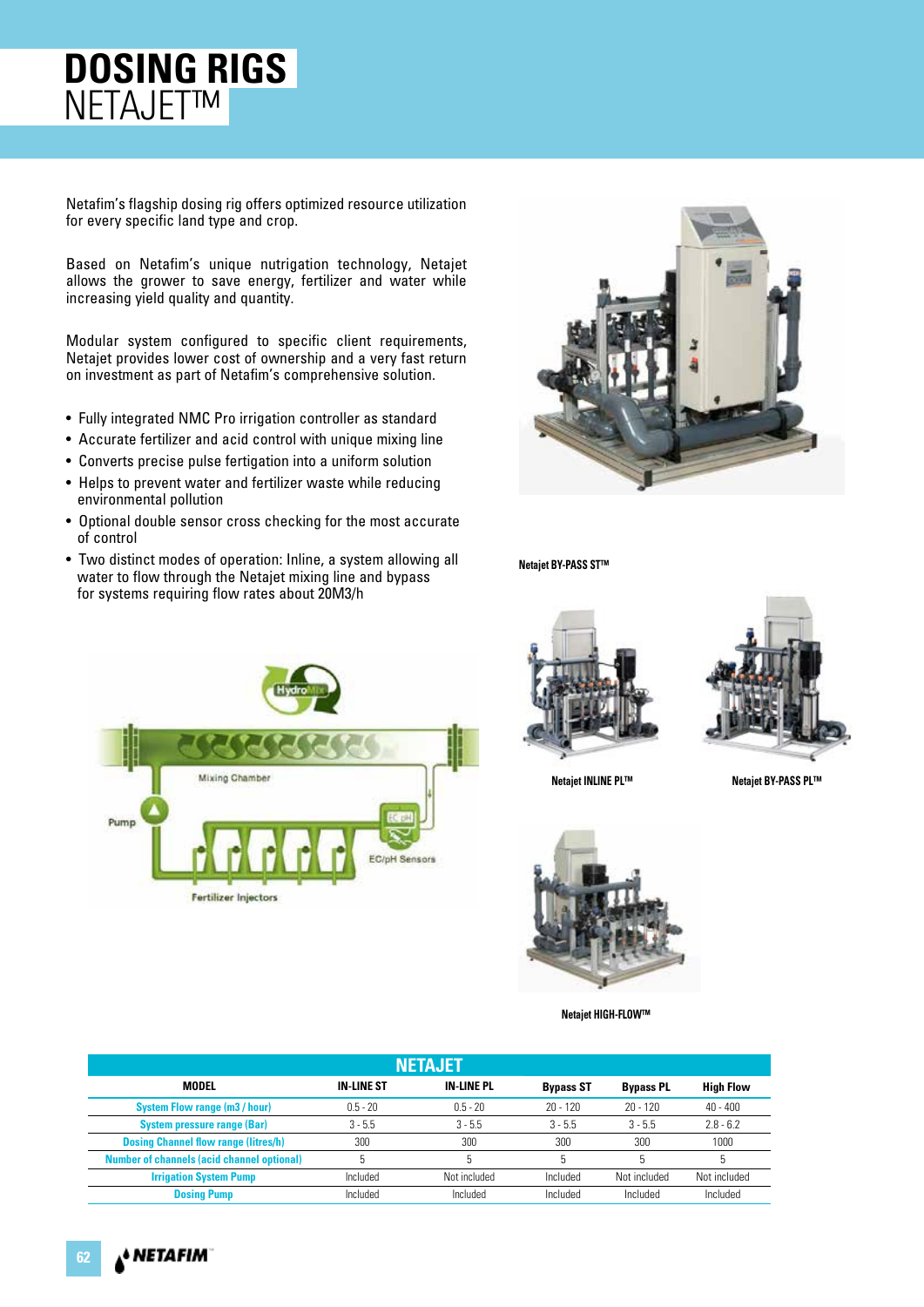# **DOSING RIGS** NETAFLEX™

Featuring a state-of-the-art Open tank mixing system, Netaflex™ 3G provides very high level of dosing Precision and uniformity for greenhouses crops. A modular CE-compliant dosing system, Netaflex 3G easily integrates with multiple Netafim and third-party controllers and monitoring systems. Netaflex always injects a uniform quantity of nutrients and perfect EC&PH control.

- Modular NutrigationTM system
- Wide range of soil/substrate applicationBuilt around a standard platform
- Minimal investment requirement
- Efficient water, fertilizer and energy consumption
- Very large range of irrigation water capacities
- Quantitative or proportional NutrigationTM capabilities
- Guaranteed EC and pH control
- Almost completely maintenance-free Venturi operations no moving parts
- Highly accurate dosing channels
- Fast and efficient NutrigationTM recipe adjustments
- Easy integration into existing irrigation systems,
- Netafim's NMC, and third-party controllers
- Multilingual system





**Netajet NETAFLEX™ 20 Netajet NETAFLEX™ 32**



| <b>NETAFLEX</b>                                    |              |              |  |  |  |
|----------------------------------------------------|--------------|--------------|--|--|--|
| <b>MODEL</b><br><b>STANDARD</b><br><b>OPTIONAL</b> |              |              |  |  |  |
| <b>System Flow range (m3/hour)</b>                 |              | $3 - 64$     |  |  |  |
| <b>System pressure range (Bar)</b>                 | $3 - 4.5$    | $3 - 5.5$    |  |  |  |
| <b>Dosing Channel flow range (litres/h)</b>        | $50 - 600$   |              |  |  |  |
| <b>Number of channels (acid channel optional)</b>  | 5            | 5            |  |  |  |
| <b>Irrigation System Pump</b>                      | Not-Included | Not-Included |  |  |  |
| <b>Dosing Pump</b>                                 | Included     | Included     |  |  |  |

**NETAFIM 63**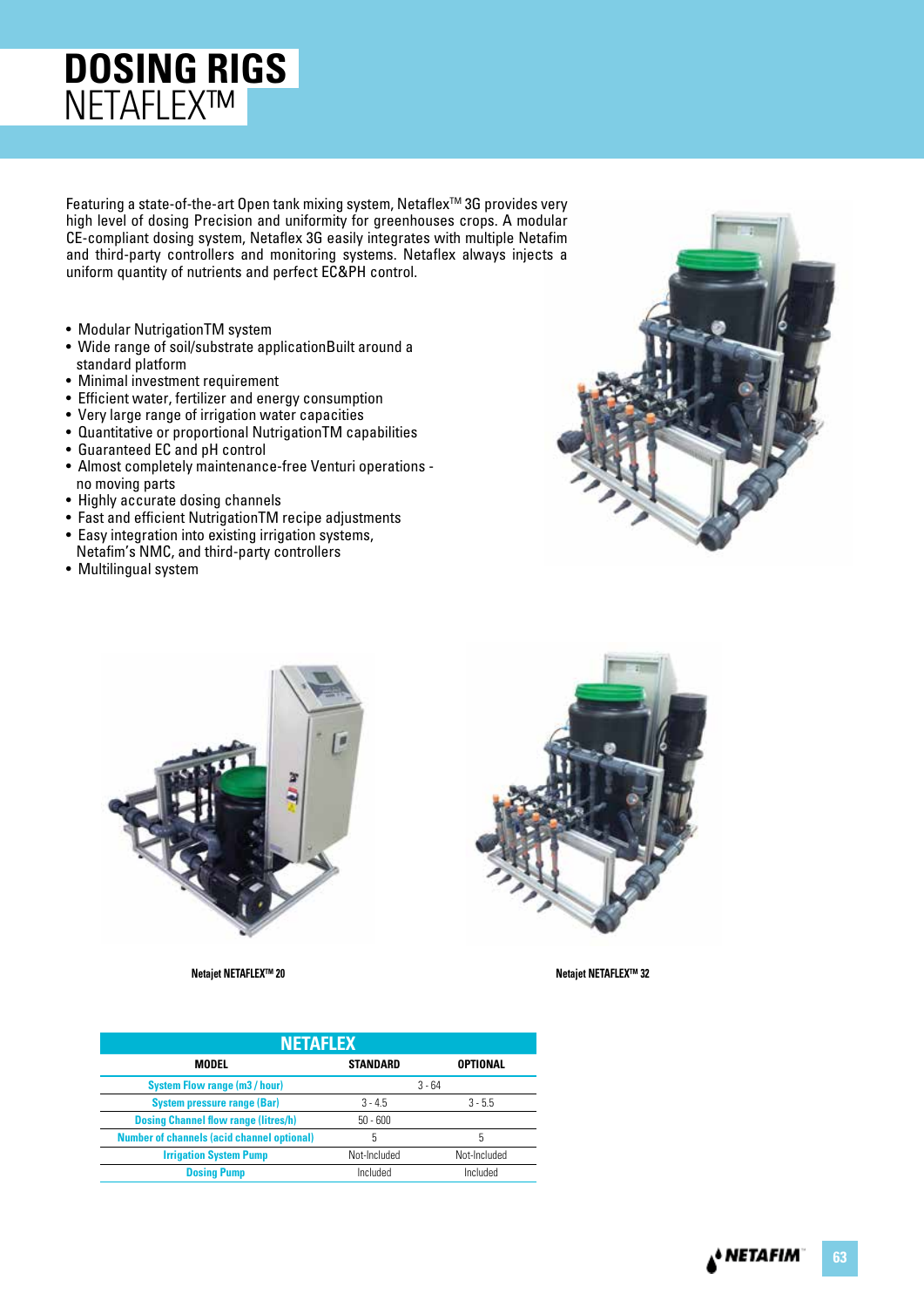# **DOSING RIGS** SPARES

| <b>Netafim Code</b> | <b>Manufacturer's</b> | Description                    |
|---------------------|-----------------------|--------------------------------|
| AZ3871              | ΝA                    | SHIELDED MUX 4CORE CABLE       |
| AZ9312              | ΝA                    | 3 CORE 0.75MM SCREENED CABLE   |
| AZ9313              | NΑ                    | 4 CORE 0.75MM SCREENED CABLE   |
| AZ9313A             | NΔ                    | 4 CORE 0.75MM SCREENED CABLE   |
| AZ9323              | ΝA                    | 7 CORE 0.75MM SCREENED CABLE   |
| AZ9325              | ΝA                    | <b>GEL CONNECTOR SMALL UR2</b> |
| AZ9326              | NΔ                    | GEL CONNECTOR LARGE            |
|                     |                       |                                |

| <b>Netafim Code</b> | <b>Manufacturer's</b><br>Code | Description                          |
|---------------------|-------------------------------|--------------------------------------|
| AZ3640              | ΝA                            | PUMP REMOTE START MANUAL OVERIDE BOX |
| AZ3869              | ΝA                            | X8200 RADIO MODEM                    |
| AZ3923              | ΝA                            | <b>12V 24AH BATTERY</b>              |
| AZ3930              | ΝA                            | 12V DC X 240V AC POWER               |
| AZ3939              | ΝA                            | HIGH GAIN ANTENNA + 10M              |
| AZ3950              | ΝA                            | <b>SERIAL SWITCH BOX</b>             |
| AZ3980              | 74340-003750                  | NMC POWER LINE PROTECTOR             |
| AZ3990              | 00035-014770                  | <b>USB POLENET CABLE</b>             |
| AZ3991              | NА                            | <b>SERIAL CABLE 1M</b>               |
| AZ3998              | ΝA                            | <b>VOLTAGE REGULATOR 12VDC</b>       |
| AZ3843              | 74300-003954                  | <b>6M EXT ANTENA</b>                 |
| AZ3844              | 74300-003960                  | <b>3M EXT ANTENA</b>                 |

| <b>Netafim Code</b> | Manufacturer's<br>Code | Description                            |
|---------------------|------------------------|----------------------------------------|
| AZ3920              | 77540-007575           | ROTOMETER 150 LTR                      |
| AZ3853              | 77540-007570           | ROTOMETER 400LTR                       |
| AZ3611              | 77540-007577           | ROTOMETER 600 LTR                      |
| AZ3619              | 77540-007580           | ROTOMETER 1000 LTR                     |
| AZ3884              | 70800-001785           | <b>BACCARA DOSING VALVE 1/2"</b>       |
| AZ3978              | 70800-001770           | <b>BACCARA DOSING VALVE VITON 1/2"</b> |
| AZ3886              | 77800-004000           | <b>BURKET SOLENOID TYPE 124</b>        |
| AZ3952              | 77540-008480           | S 12 VALVE                             |
| AZ3953              | 33120-007400           | S 12 VALVE UPGRADE KIT                 |
| AZ3979              | 77540-008500           | FIP S22 24VAC 1000LTR DOSING VALVE     |
| AZ3969              | 77800-004010           | BACCARA DOSING VALVE PLUG WITH CABLE   |
| AZ3649              | ΝA                     | FLOW SWITCH 1"                         |
| AZ3845              | 71000-002450           | <b>BERMAD 11/2" PSUS VALVE</b>         |
| AZ3917              | 35500-001300           | AQUATIVE AC                            |
| AZ3918              | 35500-002000           | AOUATIVE DC                            |
| AZ3946              | ΝA                     | FERTILIZER INJECTION HOSE KIT          |
| AZ3947              | NΑ                     | FERTILIZER PROPORTIONAL HOSE KIT       |
| AZ3954              | 71020-011990           | 8MM NON-RETURN VALVE                   |
| AZ3967              | 77540-007850           | ORANGE TAP 1/2"                        |
| AZ3976              | 71020-011950           | 8MM ORFICE T FOR PSV                   |
| AZ3981              | 76540-002750           | 3/4" VITON ACID CHANNEL SEAL           |
| AZ4001              | ΝA                     | <b>WATER METER REED GREY</b>           |
| AZ4002              | ΝA                     | WATER METER REED BLUE                  |

| <b>Netafim Code</b> | <b>Manufacturer's</b> | Description                        |
|---------------------|-----------------------|------------------------------------|
| AZ3851              | 76400-011380          | TEFEN NEEDLE VALVE 1/4"            |
| AZ3855              | 77300-022800          | GEKA PVC 3/4"F                     |
| AZ3857              | 77300-022700          | GEKA PVC 3/4" M                    |
| AZ3859              | 33000-003210          | NJET FERTILIZER CHANNEL 300        |
| AZ3867              | 33120-007240          | NJET CONCENTRATED ACID CHANNEL 50  |
| AZ3944              | 77800-002180          | <b>BACK PRESS SWITCH 1-3BAR</b>    |
| AZ3955              | 71040-001385          | BERMAD 1.5" PRV NETAJET            |
| AZ3956              | 77540-003350          | <b>PRESSURE GAUGE 1.5" NETAJET</b> |
| AZ3968              | 33120-004000          | NETAJET 3G ACID VENTURI            |
| AZ3970              | 33120-003720          | N3G DOSE UNION NOZZLE LONG         |
|                     |                       |                                    |

| <b>Netafim Code</b> | Manufacturer's<br>Code | Description                       |
|---------------------|------------------------|-----------------------------------|
| AZ3605              | 33230-001100           | F3 DUAL CHANNEL E40 KIT           |
| AZ3603              | 33230-001020           | F3 DUAL CHANNEL E60 KIT           |
| AZ3618              | 33240-002380           | FKIT 3G DUAL VENTURI 1000LTR      |
| AZ3616              | 33240-002370           | FKIT 3G VENTURI 600LTR            |
| AZ3617              | 33240-002390           | FKIT 3G VENTURI 1000 LTR          |
| AZ3604              | ΝA                     | FK3G ROTOXHOSE 300                |
| AZ3606              | 33240-004400           | FK3G TAPXROTO UNION 600/1000      |
| AZ3607              | 33240-004350           | FK3G TAPXROTO UNION 150/400       |
| AZ3608              | 33240-004300           | FK3G ROTOXHOSE 600/1000           |
| AZ3609              | 33240-004250           | FK3G ROTOXHOSE 150/400            |
| AZ3610              | 33230-001950           | FSA-CH-050L/H-S12-VITON           |
| AZ3612              | 33240-004200           | <b>FK3G HOSE X1/2"</b>            |
| AZ3613              | 33240-004700           | <b>FK3G VENTXVAL CON FEED</b>     |
| AZ3614              | 33240-004650           | <b>FK3G VALVXTAP CON</b>          |
| AZ3615              | 33240-004750           | <b>FK3G VENTXVAL CON ACID</b>     |
| AZ3620              | 33240-004600           | FK3G NRV FOR 1000LTR CHANNEL      |
| AZ3621              | 33240-004450           | <b>FK3G S22XTAP CONNECTION</b>    |
| AZ3885              | 33240-003050           | FKIT 3G MANIFOLD FOR EC/PH SENSOR |
| AZ3963              | 33000-005690           | FKITZG DOSING NOZZLE WITH NRV     |
| AZ3964              | 33000-005683           | FKITZG DOSE UNION NOZZLE          |
| AZ3965              | 33120-005200           | <b>FKITZG DOSE NRV STRAIGHT</b>   |
| AZ3994              | 33000-014760           | FKIT 2G PD 1000LTR CHANNEL        |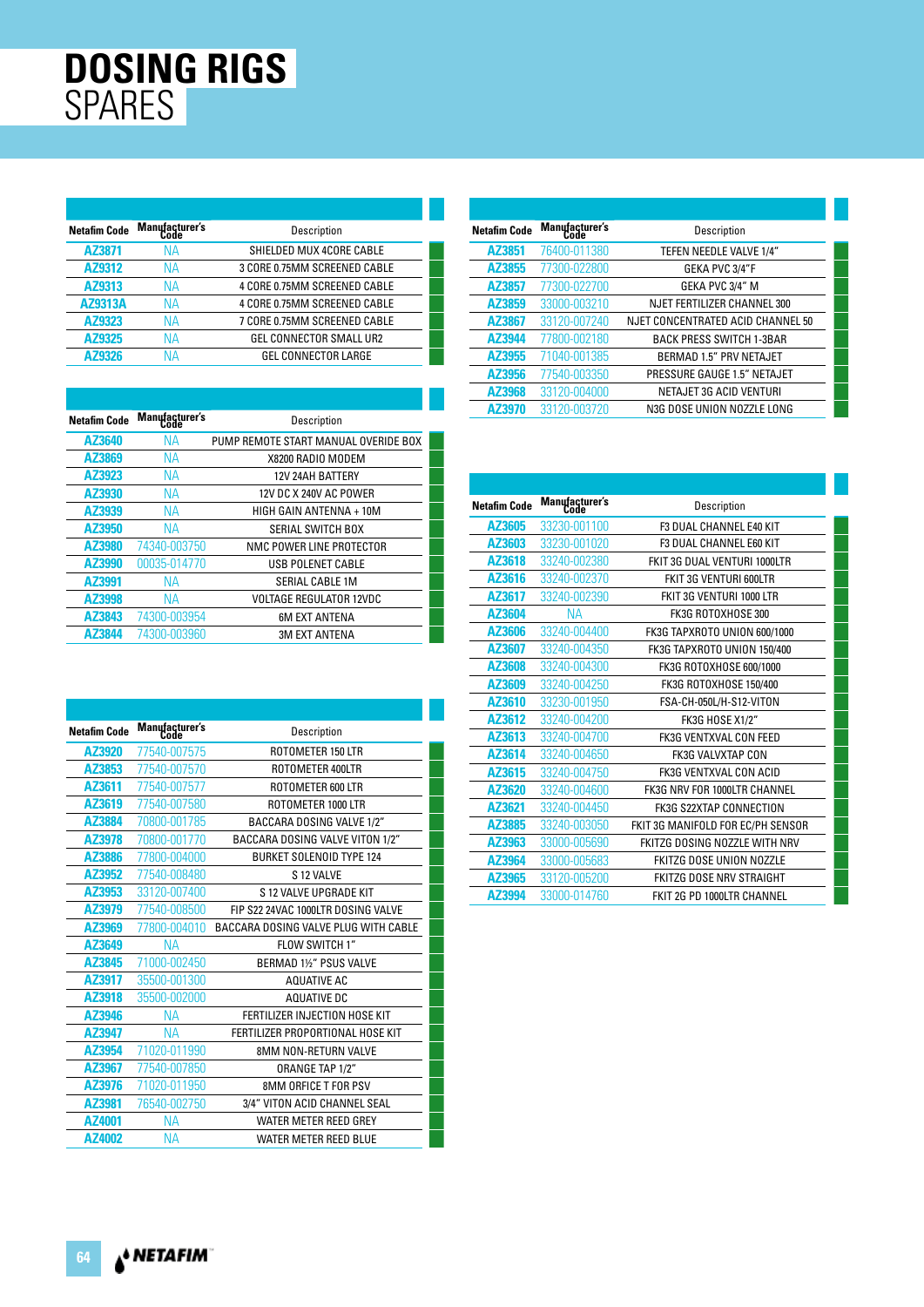

### **WET-2 SENSORTM**

- Measures Water content, EC and Temperature
- Measures directly within the root zone
- A vital tool for precision horticulture

The WET Sensor has crucial applications in precision horticulture and soil science research and is usable in both soils and growing substrates. It is exceptional in its ability to measure pore water conductivity (ECp), the EC of the water that is available to the plant.

#### **WET Kit**

WET Sensors are normally ordered as a complete kit that includes a WET Sensor, an HH2 Moisture Meter and a handy carry case. There are three types of Kit - each with a different set of substrate calibrations, including coir, peat and mineral wool.





#### **THETAKIT**

ML3 ThetaKit (Soil Moisture Measurement Kit)

- Rapid, accurate measurement of water content in soil
- Used by many of the world's leading golf courses and sporting venues
- Soil moisture with  $\pm$  1% accuracy
- View, store and retrieve readings with the HH2 Moisture Meter
- International reputation for ruggedness and reliability
- Fast and easy to use research grade instrument

#### **Golf & sports turf applications**

A leading international sports turf consultancy, STRI, provides independent advice to around 2,100 sports clubs and leisure facilities every year. STRI has produced a video on putting green quality, in which the ThetaKit is recommended.

#### **For Prices & Specifications Please Contact Us.**



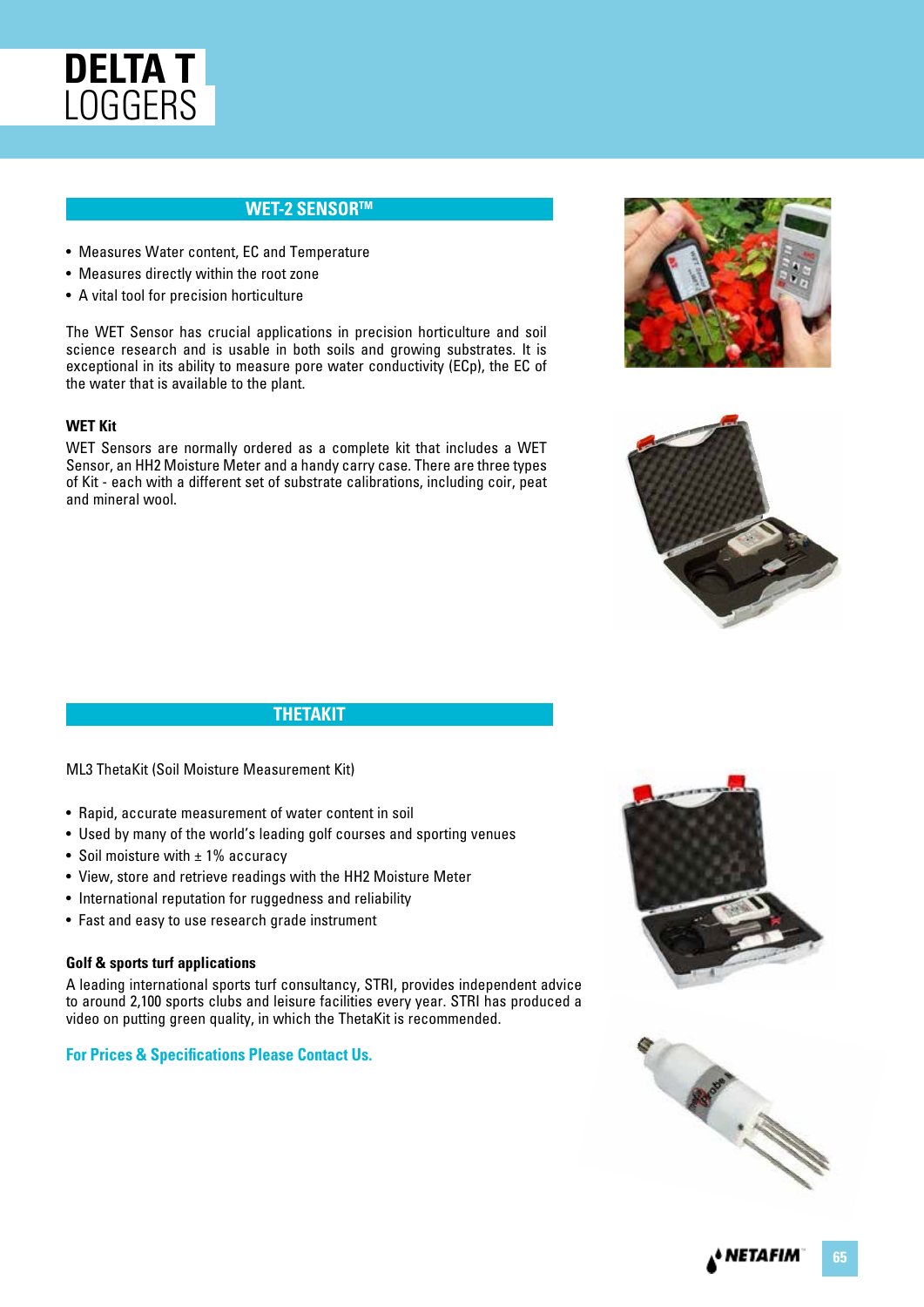

### **GP1 DATA LOGGER**

- 2 differential analogue voltages
- 2 temperature channels
- 2 pulse counters
- Smart relay control

The GP1 Data Logger is a complete logging solution housed in an IP67 enclosure with battery power. The internal memory can hold >600,000 readings - more than enough for one year's operation (typical).



### **GP2 DATA LOGGER**

- Powerful and rugged field data logger
- 12 differential (or 24 single ended) channels
- Ideal for demanding research applications
- Powerful and diverse control capabilities
- GPRS modem communications
- Unique Simulator feature

The GP2 is a powerful 12 channel data logger that is easy to use, versatile, rugged and reliable. It can log most sensor types and accepts voltage, resistance, current, potentiometer, bridge, counter, frequency, and digital state inputs. DeltaLINK software helps the user set up logging sequences and provides control over reading frequency, sensor type, thresholds, units and much more. All Delta-T sensors can be selected from a menu.

#### **For Prices & Specifications Please Contact Us.**



**NETAFIM** ه **66**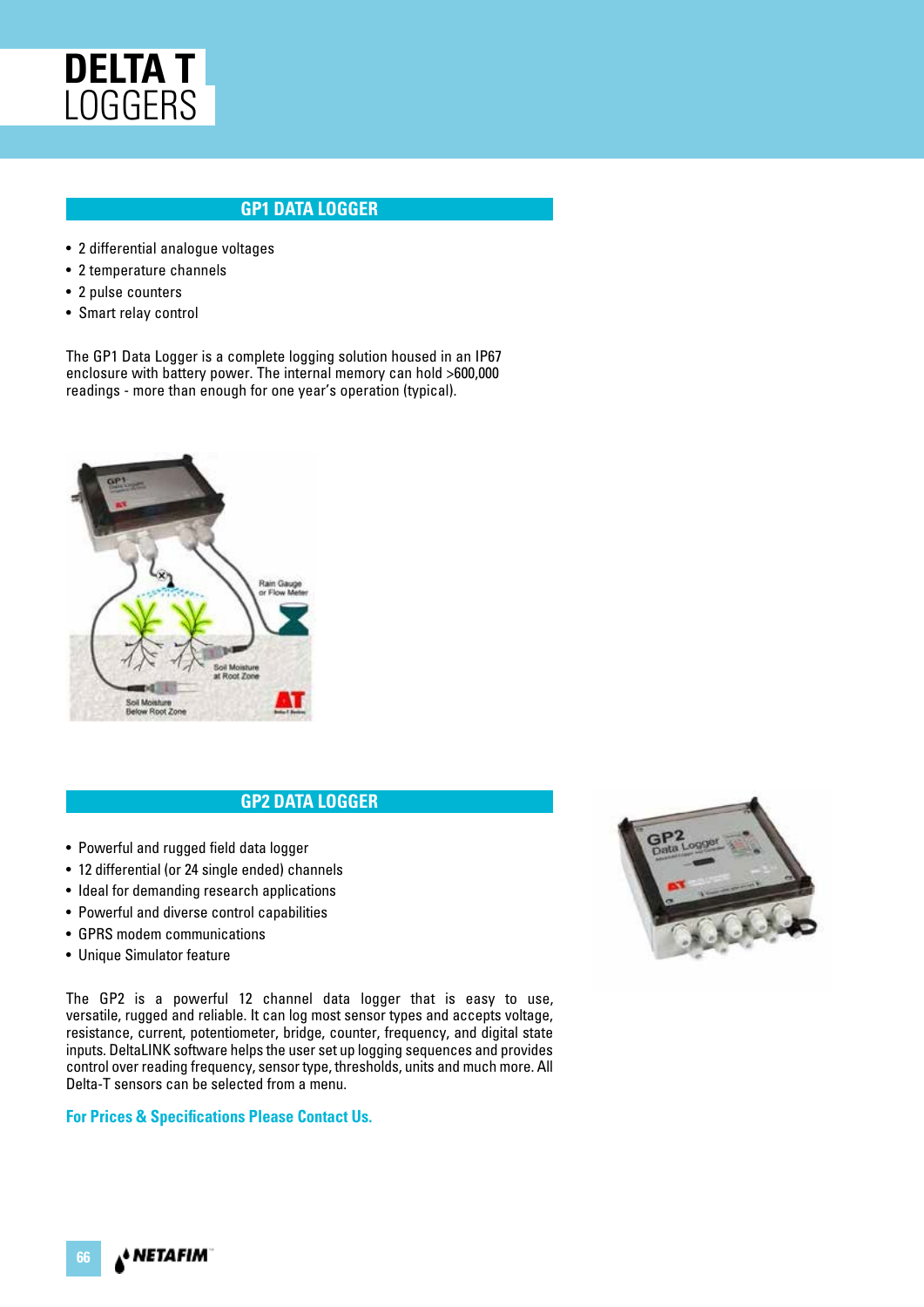

#### **SM150**

- Cost effective soil moisture sensor
- $\bullet$   $+3\%$  accuracy
- Good temperature and salinity stability
- Easy data logger connection (0 1V DC)

The SM150 Soil Moisture Sensor measures volumetric soil moisture content with 3% accuracy. It offers precision and reliability at an extremely affordable price.

#### **Easy installation**

The SM150 Soil Moisture Sensor is buriable and its cylindrical shape makes it easy to install in augered holes (45mm diameter). The threaded base of the sensor can be connected to optional 50cm and 100cm extension tubes. Two sharp pins minimise soil and substrate disturbance during insertion and permit superior contact for more accurate measurements. The SM150 use the same high quality range of cables and extensions as the SM300 Sensor.

#### **SM300**

- Research grade soil moisture sensor
- $\cdot$  ±2.5% accuracy
- Good temperature and salinity stability
- Soil temperature (only when buried)
- Easy data logger connection (0 1V DC)

The SM300 Soil Moisture Sensor offers convenience and cost saving by combining soil moisture and temperature measurement. It can be used in all soil types, including saline soils. Engineered for reliability and high performance, the SM300 is well suited to both research and agricultural applications.

The SM300 Soil Moisture Sensor is a dual purpose soil moisture probe - it can be used both with the HH2 Meter for instant readings, or left in-situ for continuous monitoring with a data logger

#### **Easy installation**

The SM300 Soil Moisture Sensor is buriable and its cylindrical shape makes it easy to install in augered holes (45mm diameter).The threaded base of the sensor can be connected to optional 50cm and 100cm extension tubes. The sharp twin pin design minimises soil and substrate disturbance and allows for superior contact for more accurate measurements.

#### **For Prices & Specifications Please Contact Us.**





NETAFI **67**